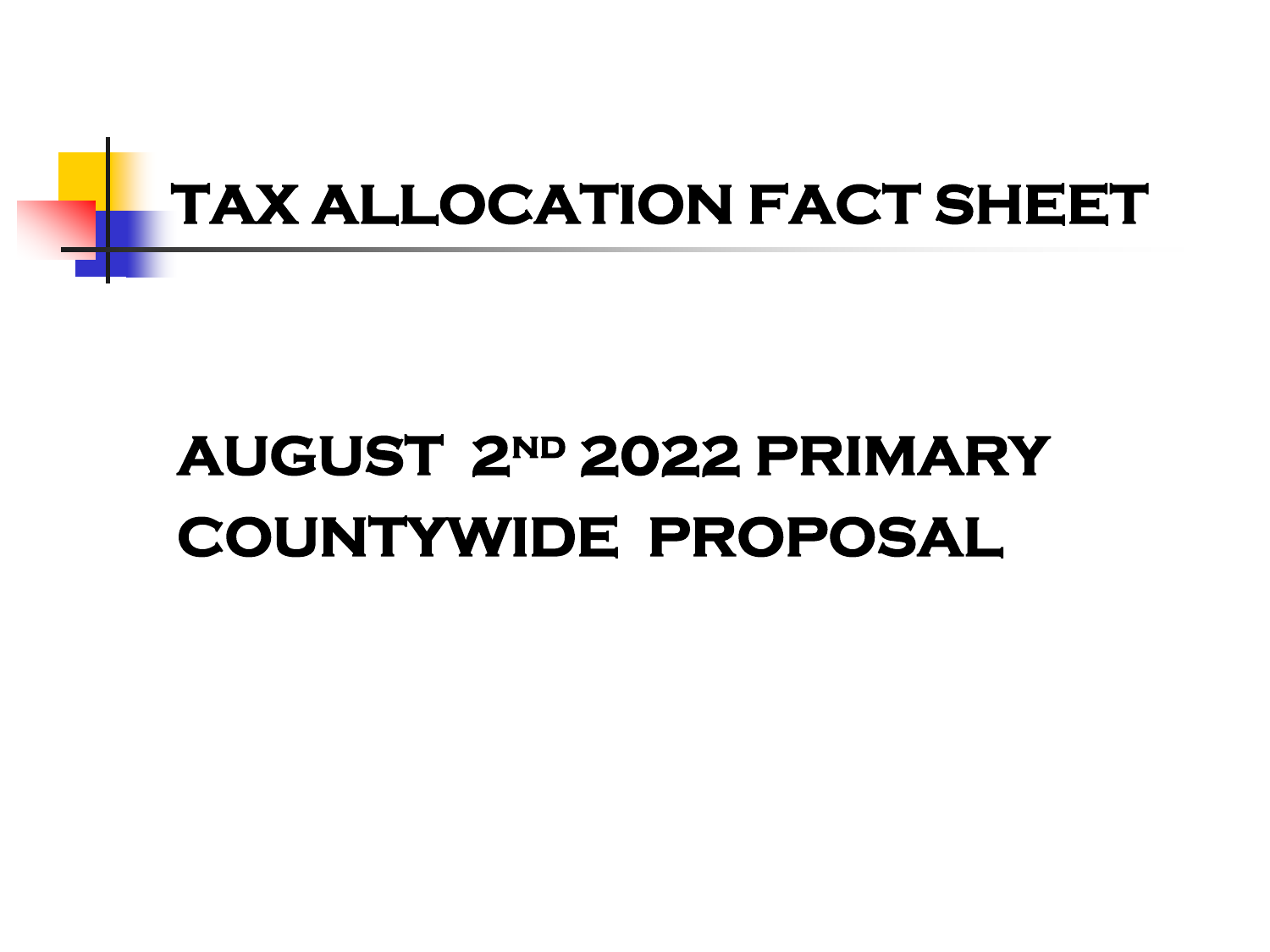### **OVERVIEW:**

#### **Clinton County "Separate Tax Limitation Proposal" August 2, 2022 Primary Election**

- **Due to millage rate rollbacks caused by the "Headlee" amendment, voters will be asked to reauthorize the constitutional millage for the County (5.800 mills), general law townships (1.000 mill) and the intermediate school district (.2000 mill). This proposal has been approved six times since 1994. The last reauthorization was passed in 2018 and expires at the end of 2022.**
- **Rollbacks have occurred since the last authorization. Reauthorization will result in a slight increase in property taxes. In cities, villages and charter townships a home with a taxable value of \$100,000 will increase \$8.49 per year.**
- **In general law townships a property with a taxable value of \$100,000 will increase between \$8.55 and \$12.16 per year.**
- **If the proposal fails, the law requires the county tax allocation board to hold a series of meetings annually, at taxpayer's expense, to establish the millage division.**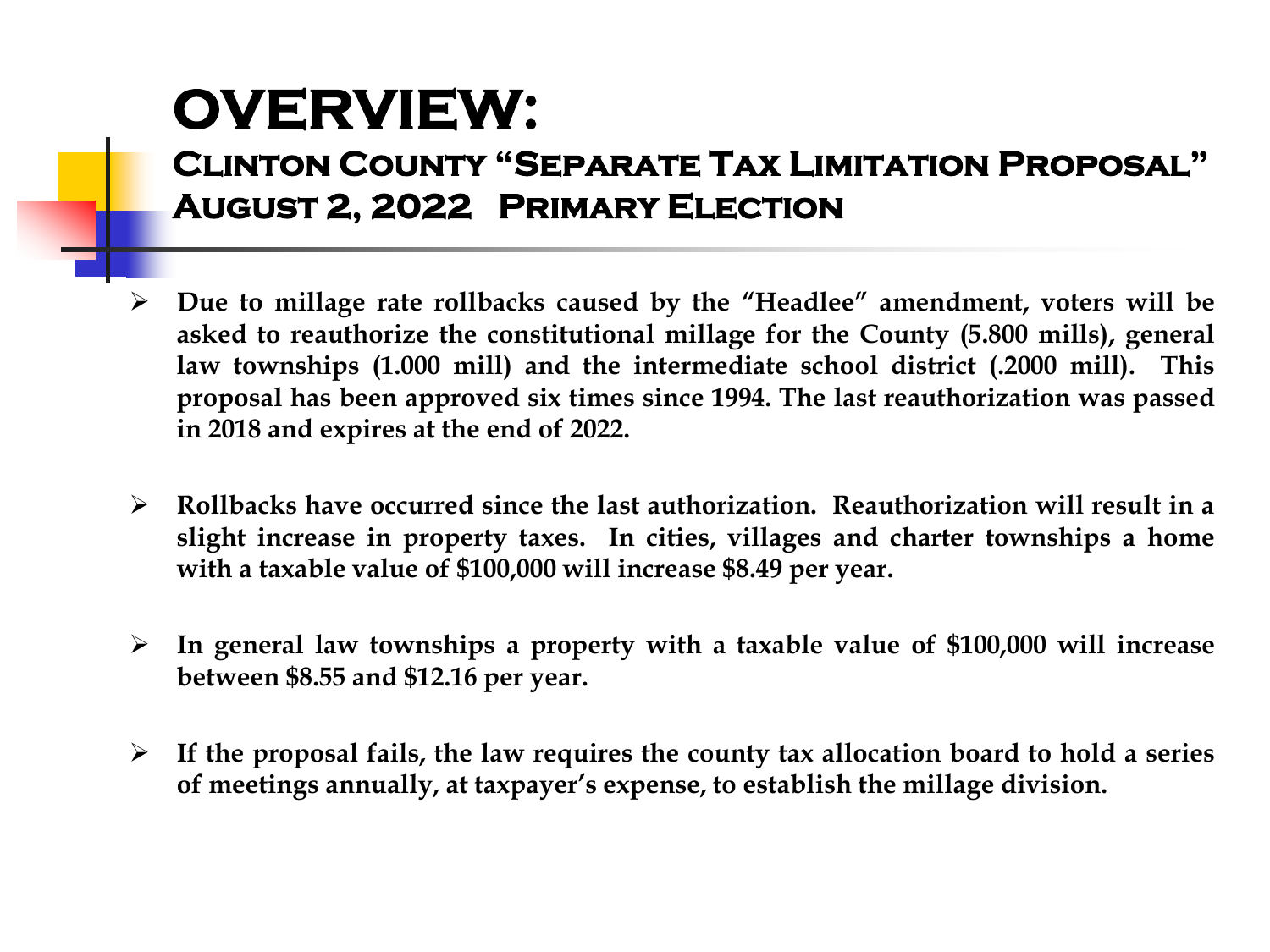### **BALLOT PROPOSAL FOR SEPARATE TAX LIMITATIONS**

- **By way of background the "separate tax limitation proposal" was approved by Clinton County voters in 1994, 1998, 2004, 2008, 2012 and 2018.**
- **The constitutional limitation authorized by the voters in 2018 expires at the end of the 2022 tax year.**
- **The Tax Allocation Board met on April 18, 2022 and petitioned the Board of Commissioners to submit to the voters of the county the question of reestablishing separate tax limitation millage rates.**
- **The County Clerk has reviewed the Petition and has determined that it substantially complies with the Property Tax Act.**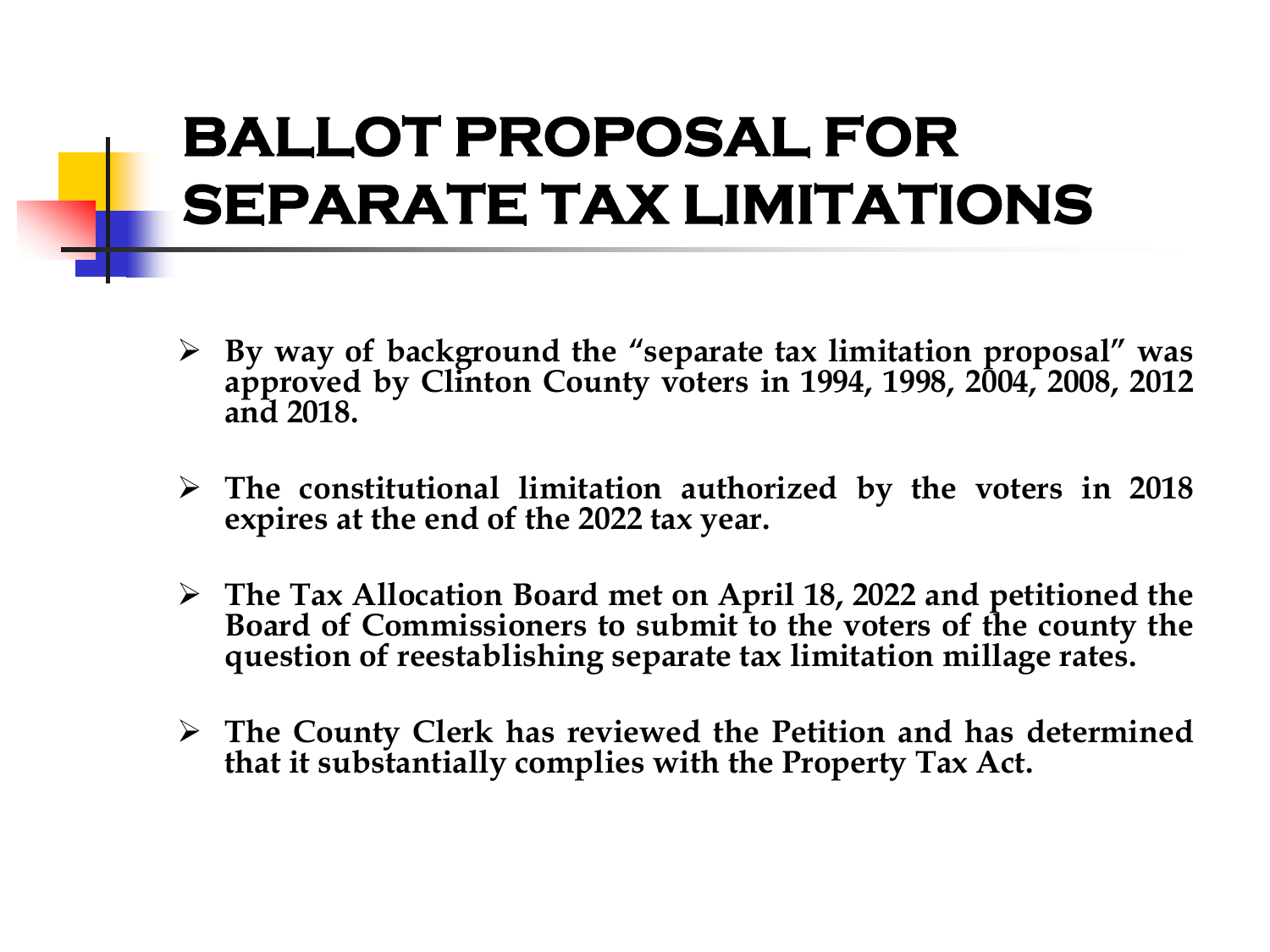# **SEPARATE TAX LIMITATION PROPOSAL**

**BALLOT LANGUAGE – AUGUST 2, 2022:**

**Shall separate tax limitations be established for a period of four (4) years, or until altered by the voters of the county, for the County of Clinton and the Townships and Intermediate School District within the County, the aggregate of which shall not exceed 7.0000 mills as follows:**

| <b>Mills</b> |
|--------------|
| 5.8000       |
| 1.0000       |
| .2000        |
| 7.0000       |
|              |

**Note: See following page to determine taxpayer cost by Township**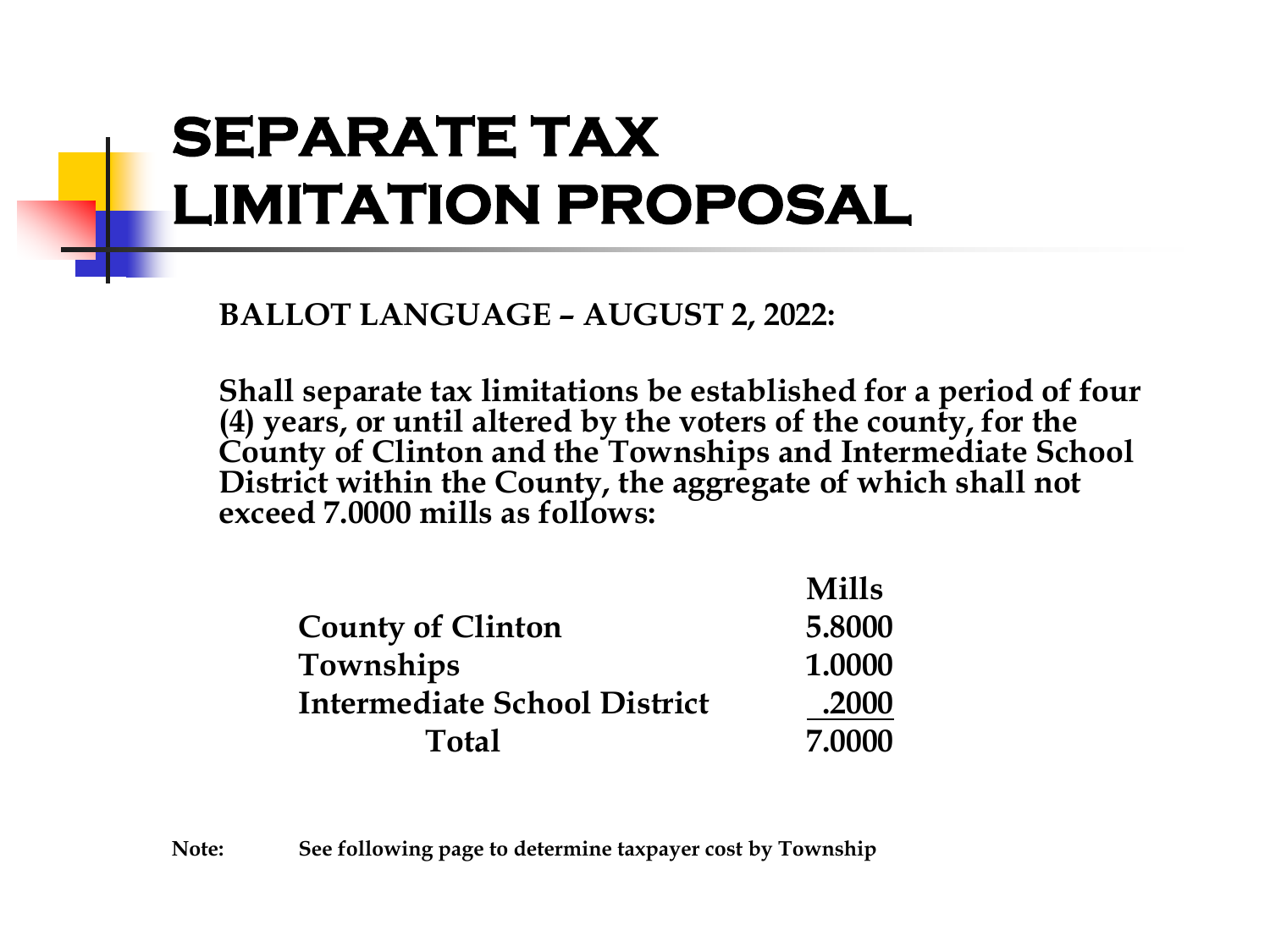### **Allocated Millage \$200,000 Home, \$100,000 Taxable Value**

|                                       | Millage | 2022    |                   |                                         |                       |
|---------------------------------------|---------|---------|-------------------|-----------------------------------------|-----------------------|
| <b>County &amp; RESA</b>              | Max     | Millage | <b>Difference</b> | <b>Cost to Taxpayer Annually</b>        |                       |
| County                                | 5.8000  | 5.7189  | .0811             | \$8.11                                  |                       |
| RESA (Intermediate School)            | .2000   | .1962   | .0038             | 0.38<br>\$                              | <b>TOTAL</b>          |
| <b>Charter Townships &amp; Cities</b> |         |         |                   | \$8.49                                  | \$8.49                |
| <b>General Law Townships</b>          |         |         |                   |                                         |                       |
| Bengal                                | 1.0000  | 0.9877  | .0123             | \$1.23<br>$$8.49=$<br>$+$               | $\mathbf{\$}$<br>9.72 |
| Bingham                               | 1.0000  | 0.9969  | .0031             | $$8.49=$<br>0.31<br>S.<br>$+$           | \$<br>8.80            |
| Dallas                                | 1.0000  | 0.9869  | .0131             | $$8.49=$<br>\$1.31<br>$+$               | \$<br>9.80            |
| Duplain                               | 1.0000  | 0.9763  | .0237             | $$8.49=$<br>2.37<br>$\mathbf{S}$<br>$+$ | \$10.86               |
| Eagle                                 | 1.0000  | 0.9841  | .0159             | $$8.49=$<br>1.59<br>\$<br>$+$           | \$10.08               |
| <b>Essex</b>                          | 1.0000  | 0.9633  | .0367             | $$8.49=$<br>\$3.67<br>$+$               | \$12.16               |
| Greenbush                             | 1.0000  | 0.9811  | .0189             | \$1.89<br>$$8.49=$<br>$+$               | \$10.38               |
| Lebanon                               | 1.0000  | 0.9916  | .0084             | $$8.49=$<br>$$0.84 +$                   | \$<br>9.33            |
| Olive                                 | 1.0000  | 0.9851  | .0149             | $$8.49=$<br>\$1.49<br>$+$               | \$<br>9.98            |
| Ovid                                  | 1.0000  | 0.9994  | .0006             | $$8.49=$<br>$$0.06 +$                   | \$<br>8.55            |
| Riley                                 | 1.0000  | 0.9670  | .0330             | \$3.30<br>$$8.49=$<br>$+$               | \$11.79               |
| Victor                                | 1.0000  | 0.9761  | .0239             | \$2.39<br>$$8.49=$<br>$+$               | \$10.88               |
| Westphalia                            | 1.0000  | 0.9742  | .0258             | $$2.58 +$<br>$$8.49=$                   | \$11.07               |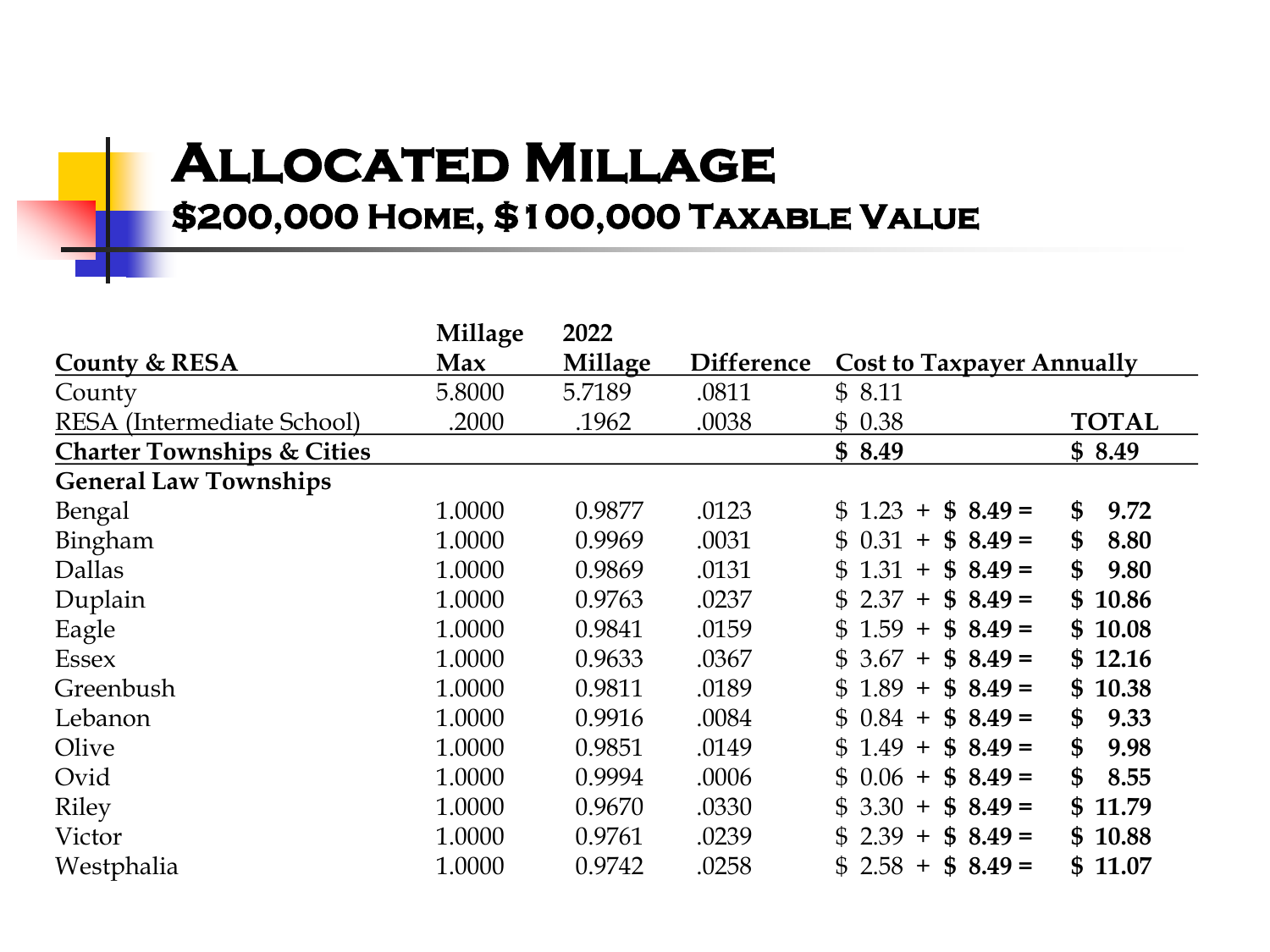# **COUNTY REVENUE GENERATED/LOST**

- **Approximately \$271,603 will be recovered annually by resetting the millage rate for the County to the previously voter approved level of 5.8000.**
- **The following table shows the annual change in taxable value, there is a 5.77% difference between 2021 & 2022.**
- **Increases in taxable value are expected to reduce the millage rate as a result of the Headlee rollback over the next four years.**
- **Resetting the millage rate to 5.8000 would assist with maintaining current services at the County level.**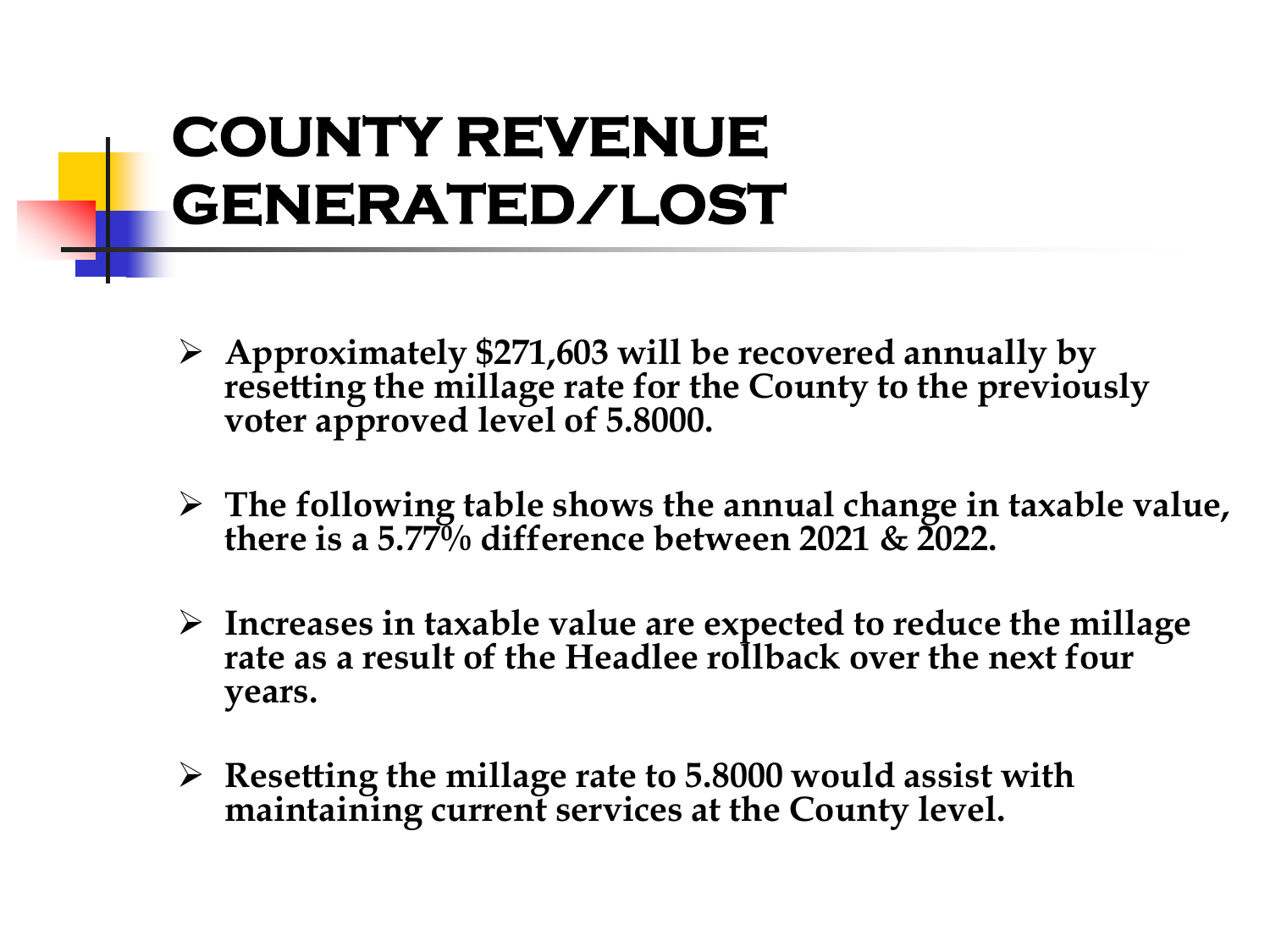### **County Property Tax Information**

|             |                  | <b>GENERAL</b> |
|-------------|------------------|----------------|
| <b>TAX</b>  | <b>TAXABLE</b>   | <b>FUND</b>    |
| <b>YEAR</b> | <b>VALUATION</b> | <b>MILLAGE</b> |
| 2009        | 2,551,261,110.00 | 5.8000         |
| 2010        | 2,499,739,368.00 | 5.8000         |
| 2011        | 2,466,453,832.00 | 5.8000         |
| 2012        | 2,411,597,879.00 | 5.8000         |
| 2013        | 2,434,936,950.00 | 5.8000         |
| 2014        | 2,470,082,557.00 | 5.8000         |
| 2015        | 2,547,727,561.00 | 5.8000         |
| *2016       | 2,591,231,729.00 | 5.7953         |
| 2017        | 2,662,802,498.00 | 5.7877         |
| 2018        | 2,766,767,941.00 | 5.7877         |
| 2019        | 2,887,660,469.00 | 5.7976         |
| 2020        | 3,026,833,948.00 | 5.7691         |
| 2021        | 3,166,149,253.00 | 5.7408         |
| 2022        | 3,348,980,696.00 | 5.7189         |

\*Due to the recession, total taxable valuation remained below 2009 values until 2016.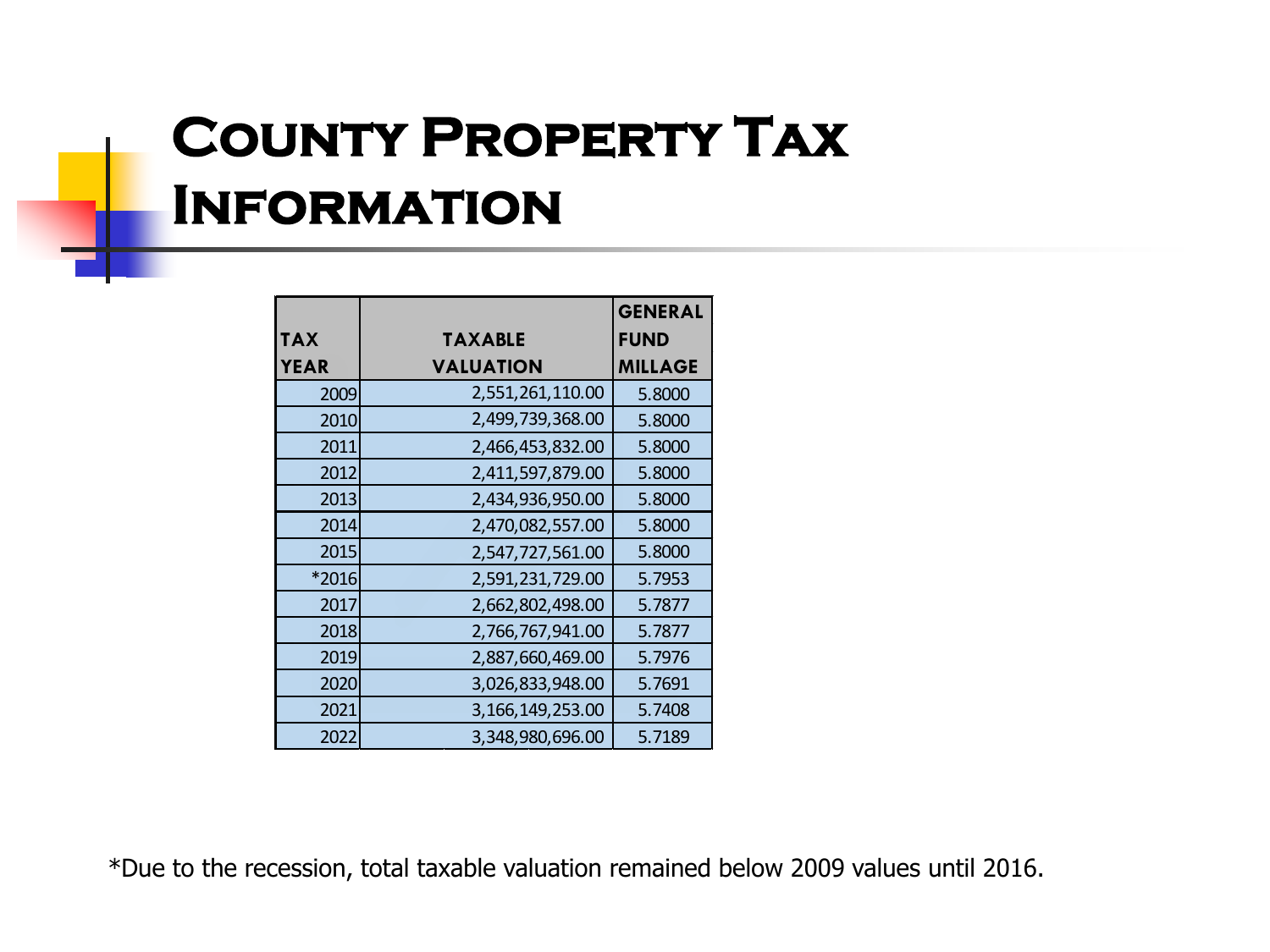### **County Revenue Summary \$23.6 MILLION (2022 BUDGET)**